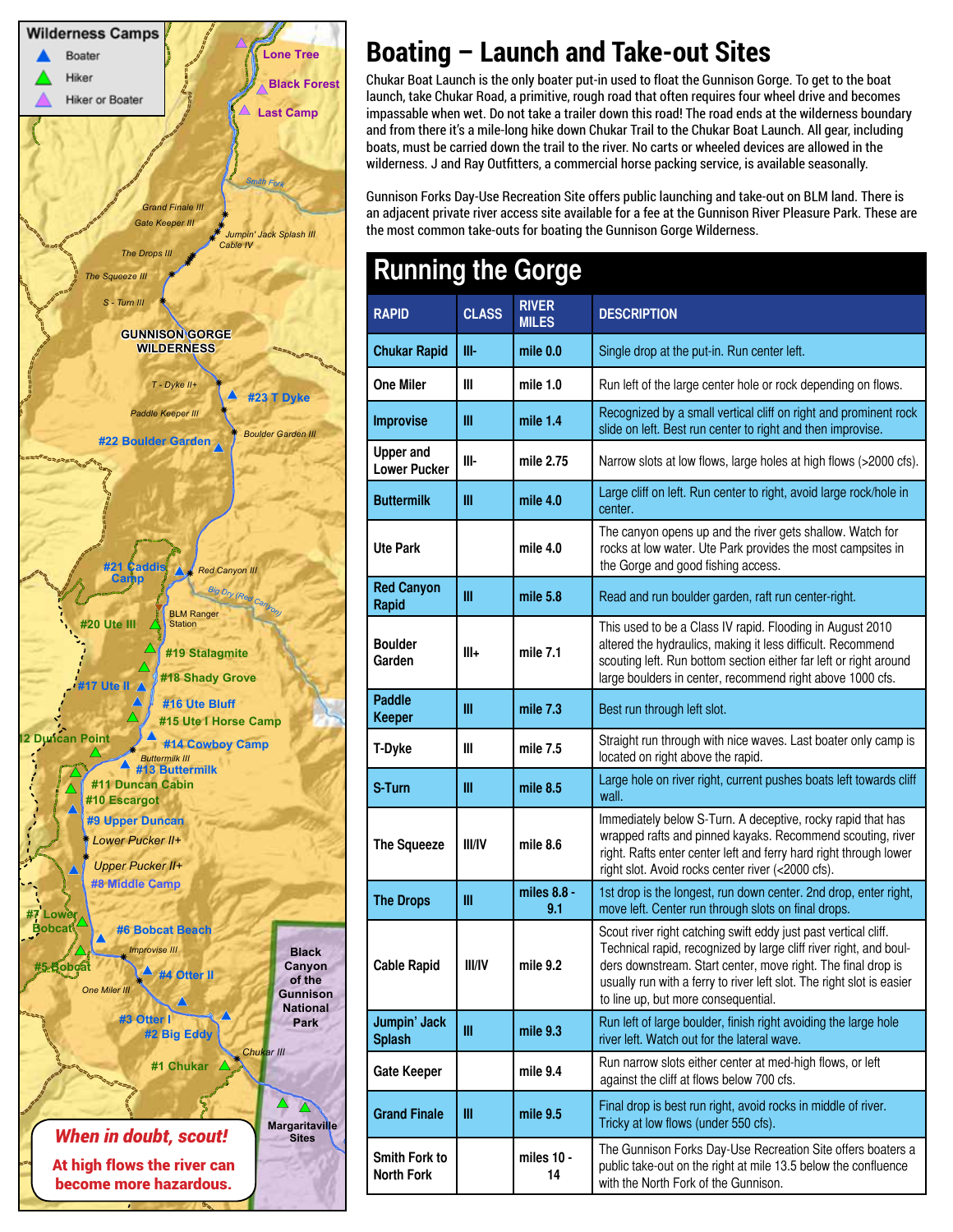Congress designated Gunnison Gorge National Conservation Area in 1999 to recognize its outstanding geologic, scenic, wilderness and recreational resources. The Gunnison Gorge Wilderness is famous for its worldclass trout fishing, challenging whitewater boating and spectacular geologic formations, which represent a geological history spanning 1.7 billion years.

#### **GUNNISON GORGE NATIONAL CONSERVATION AREA**

2465 South Townsend Avenue Montrose, CO 81401 (970) 240-5300 https://www.blm.gov/programs/national-conservationlands/colorado/gunnison-gorge-nca

#### **River Flow Information:**

http://waterdata.usgs.gov/co/nwis/rt

The NCA benefits from the attention of a group of vibrant, engaged community stewards known as the Colorado Canyons Association. Learn more about this group, and find out how you can help at www. coloradocanyonsassociation.org or (970) 263-7902.

BLM/CO/GI-20/016

BLM photo by Bob Wick

**Gunnison**

NATIONA

**PANDS** 

**CONSERVATION** 

National Conservation Area

**Gorge**

River Map